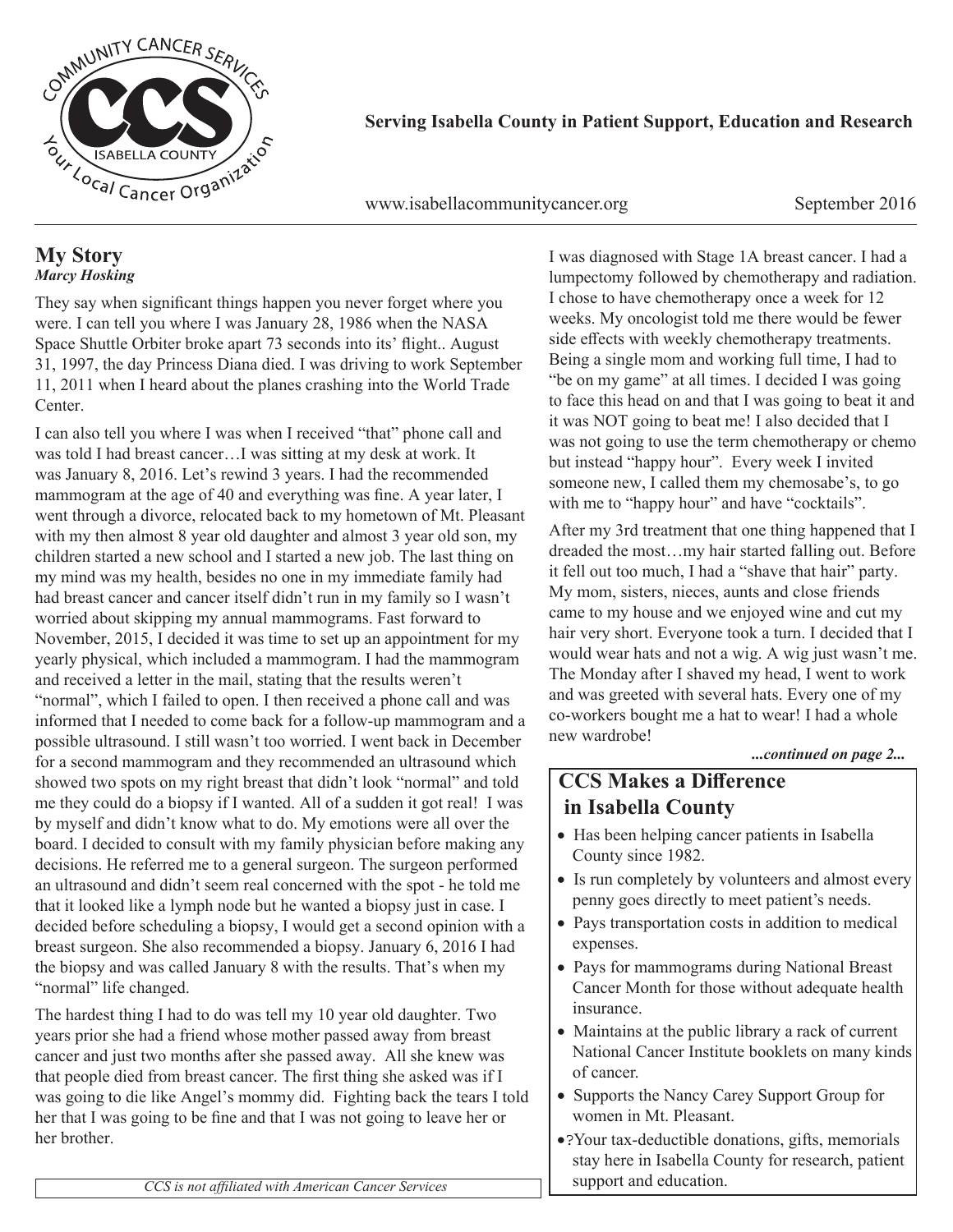#### **My Story (continued from page 1)**

My last "happy hour" my entire family came to celebrate with me. At one time, there were 11 people crammed in that little "happy hour" room taking pictures and toasting with sparkling grape juice! After 12 weeks of "happy hours", I then had radiation every day for 4 weeks. I referred to that as my "tanning sessions". God kept giving me signs that everything was going to be ok. I tell people that this was just "another bump in the road" and that I will be fine….no I will be great! I also told myself that the divorce I went through was preparing me for this very time in my life. If it weren't for my divorce, I would never have moved back to Mt. Pleasant and would never have had the support of my family and friends…and new friends. I truly believe that a positive attitude will get you through most anything.

I will always remember where I was the day I received the news…"you have breast cancer". It was a day that I will never forget. Not because my life was ending but because my life was just beginning! That day threw me another curve ball…but batter up and bring it on because someday soon I'm going to hit a home run!

I thank Community Cancer Services for their support and financial assistance and for giving me the opportunity to share my story.

Editor's note: Due to space limitations, Marcy's story has been cut. See www.isabellacommunitycancer.org for complete story.

## **Volunteers helping Volunteers**

Board members of CCS were met with a new challenge this summer. In past years, Summerfest shared some of their office and storage space at Island Park with CCS. Unfortunately, with the demise of Summerfest, that storage space was lost. This was when we found out how caring our community of Isabella County, including CMU, can be.

As a temporary solution, Gary DeShano let us use two units in his Mission Mini Storage. In January, Bill Odykirk found several CMU football players who donated their time and cleared out our stuff from the Island Park facility and moved it to the Mini Storage for a temporary home. The next big question was: where could we find permanent, more convenient storage?

Rod Dent of the Isabella County Fair Board had approached CCS about having the 2016 walk at the fairgrounds and the Fair Board offered space for a new building on site. With CCS Board member Bill Odykirk at the helm, the new building was built, with VOLUN-TEERS, at the Fair Grounds!

DeWitt Lumber helped supply the materials. Several extraordinary men volunteered to help with the actual building. Clift Moss, of Moss Construction, Matt Moss and Tom Courser made up the nucleus of the team, with the able assistance of retirees Dr. Paul Snyder, veterinarian, Attorney Tom Therman, Professors Rich Fleming, and John Krull, being pushed by John Black, retired Alma High School building trades teacher.

During the hottest weeks in July, with the temperatures in the 90's, this group, with a few other volunteers from time to time, completed the building in 6 weeks! Mercifully, several businesses volunteered to help the group survive the temperatures: Ric's Food Center donated water; Robaire's Bakery supplied generous amounts of coffee and baked goods, and McDonald's gave coffee and cold drinks. Bill Sowle, CCS Board President, was on hand frequently to see that the troops had plenty of water for keeping hydrated.

Upon its completion, Sowle Mayflower moved all of the materials out of their temporary storage into their new - and permanent - home at the Mt. Pleasant Fairgrounds. The new building is a 12' x 18' structure with vinyl siding and a steel hip roof. It will be used for the first time at CCS's annual Into The Light Cancer Survivor Walk on September 23, 2016.

What a wonderful example of a caring community.

| <b>Current CCS Board Members</b>                                                                         |
|----------------------------------------------------------------------------------------------------------|
| <b>President</b><br>Bill Sowle773-3673                                                                   |
| <b>Vice President</b><br>Megan Wedge-Bair 944-4843                                                       |
| <b>Treasurer</b><br>Jack Goudreau773-6911                                                                |
| <b>Service Coordinator</b><br>Vanda Barker772-2524                                                       |
| <b>Acting Secretary</b><br>Deonna Doty  828-6903                                                         |
| <b>Publicity</b><br>Zora Walsh 773-0346                                                                  |
| <b>Memorials</b><br>Amy Bourns506-3443                                                                   |
| <b>Historian</b><br>Jane Clark773-3596                                                                   |
| <b>Board Members</b><br>Donna Parr 772-3925<br>Don Bertsch 772-1424<br>Mary Kay Price289-5374            |
| Ruth Anne Sowle 773-7648<br>Betty Campbell 773-9639<br>Diane Fleming772-5556<br>Richard Fleming 772-5556 |
| Carolyn Baltazar Kaya203-650-4814<br>Sheryl Sias 565-0207<br>Bill Odykirk<br>Suzanne Courser 644-2504    |
| <b>Nancy Carey Support Group</b><br>Giesela Moffitt 772-1602                                             |
| <b>Community Liaison Director</b><br>Bill Sowle773-3673                                                  |
| <b>Educational Coordinator</b><br>Karen Williamson 773-5478                                              |
| <b>Mastectomy Counselors</b><br>Ruth Anne Sowle 773-7648                                                 |
| <b>Newsletter Co-Editors</b><br>Zora Walsh 773-0346<br>Ruth Anne Sowle 773-7648                          |
| <b>Professional Advisors</b><br>Sandra Howell, M.D.<br>Somdev Roy, M.D.                                  |

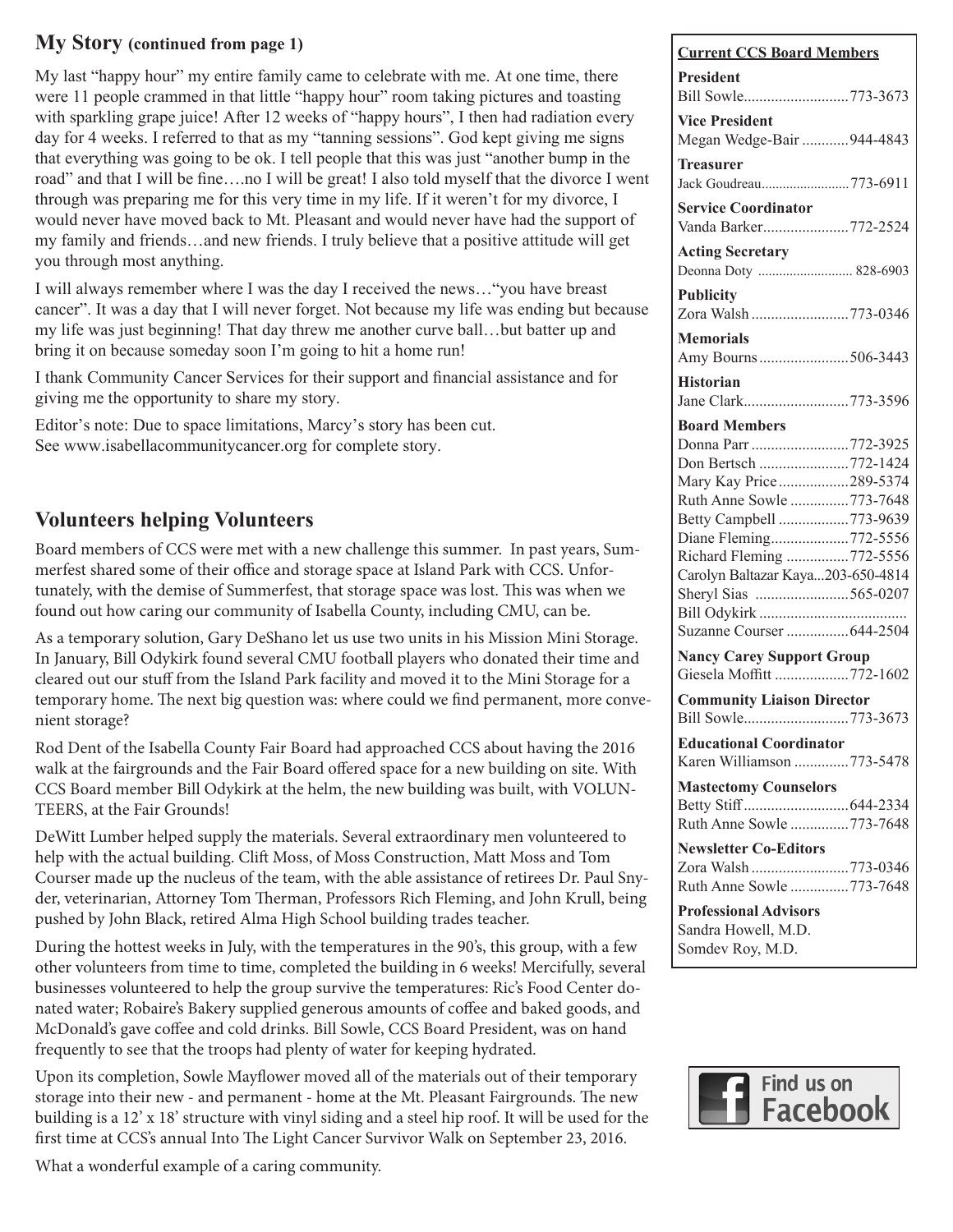#### **In Memoriam to Clarence Tuma**

The CCS Board of Directors wishes to express their deepest sympathy to the family of Clarence Tuma. Clarence was a valued member of the CCS team and he will be missed.

#### **Research Support at CMU**

Exciting news! CCS is offering financial support in the amount of \$3,000 for basic cancer research in the laboratory of Dr. Linlin Zhao, Ph.D., Department of Chemistry and Biochemistry at CMU. The focus of the research is understanding how alterations in human genetic material leads to cancer. Newer knowledge learnt from the research can ultimately inform in the development of more effective cancer drugs. Dr. Zhao remarks that this grant from CCS "will help us advance the fundamental understanding of cancer. At the same time, the support will help attract and train motivated students who are on their way to becoming next-generation medical doctors/researchers. This support will have long-lasting impact on our community, state of Michigan and our nation."

#### **Nancy Carey Support Group for Women**

This amazing group of compassionate women meets the last Wednesday of each month to provide friendship, information and comfort to those who have had a cancer diagnosis recently or in the past. Women at any stage of diagnosis or treatment are welcome to attend. The meetings are informal, upbeat and informational and begin at 7:00 pm and are held the last Wednesday of each month at Oxford Row/Canterbury club house. Call Giesela Moffitt at 772-1602 for more information.

#### **Need a Tax Deduction – CCS is a good Choice**

When donating to CCS, you know that your money will be spent to help local people with their struggle with cancer. CCS is a 501-c-3 fully tax deductible organization so all of your donations count.

#### **Veterans Day Concert**

Presented by the Central Michigan Community Band Sponsored by Kraphol Ford Sunday, November 13, 2016 – 3:00 pm – Plactha Auditorium, CMU

#### **Important Phone Numbers**

| Pardee Fund of Isabella County772-6896 |  |
|----------------------------------------|--|
|                                        |  |
|                                        |  |
|                                        |  |

#### **Mileage Program for Cancer Treatment Travel**

Did you know that CCS will help pay your mileage to and from cancer treatment? Last year, 2015, CCS provided almost \$60,000.00 in medical mileage to their clients. Call Vanda, Patient Coordinator, at 772-2524, for more information.

#### **CCS Board of Directors Meetings**

CCS Board of Director Meetings are held the second Thursday of each month at 6:30 pm at the Commission on Aging building on Lincoln road. New members are always welcome. If you are looking for a tangible way to give back to your community, consider CCS. For more information call Vanda at 772-2524.

## **Pardee Cancer Fund of Isabella County**

Isabella County residents are fortunate to have the Pardee Cancer Foundation available to help with the expenses of cancer. Pardee provides financial support for expenses not covered by insurance to Isabella County residents undergoing cancer treatment. Call 989-772-6895 for more information.

## **Memorials / Luminary Request Form**

|                                                           | Please accept this contribution in the amount of \$                                                                                                                                                                      |
|-----------------------------------------------------------|--------------------------------------------------------------------------------------------------------------------------------------------------------------------------------------------------------------------------|
|                                                           |                                                                                                                                                                                                                          |
|                                                           |                                                                                                                                                                                                                          |
|                                                           |                                                                                                                                                                                                                          |
|                                                           |                                                                                                                                                                                                                          |
|                                                           | Send to: Community Cancer Services of Isabella County, PO Box 36, Mt. Pleasant, MI 48804-0036<br>An acknowledgement will be sent to the person or family you choose. Your gift will help fight cancer in a concrete way. |
|                                                           |                                                                                                                                                                                                                          |
| for the "Into the Light" cancer awareness walk this fall. |                                                                                                                                                                                                                          |